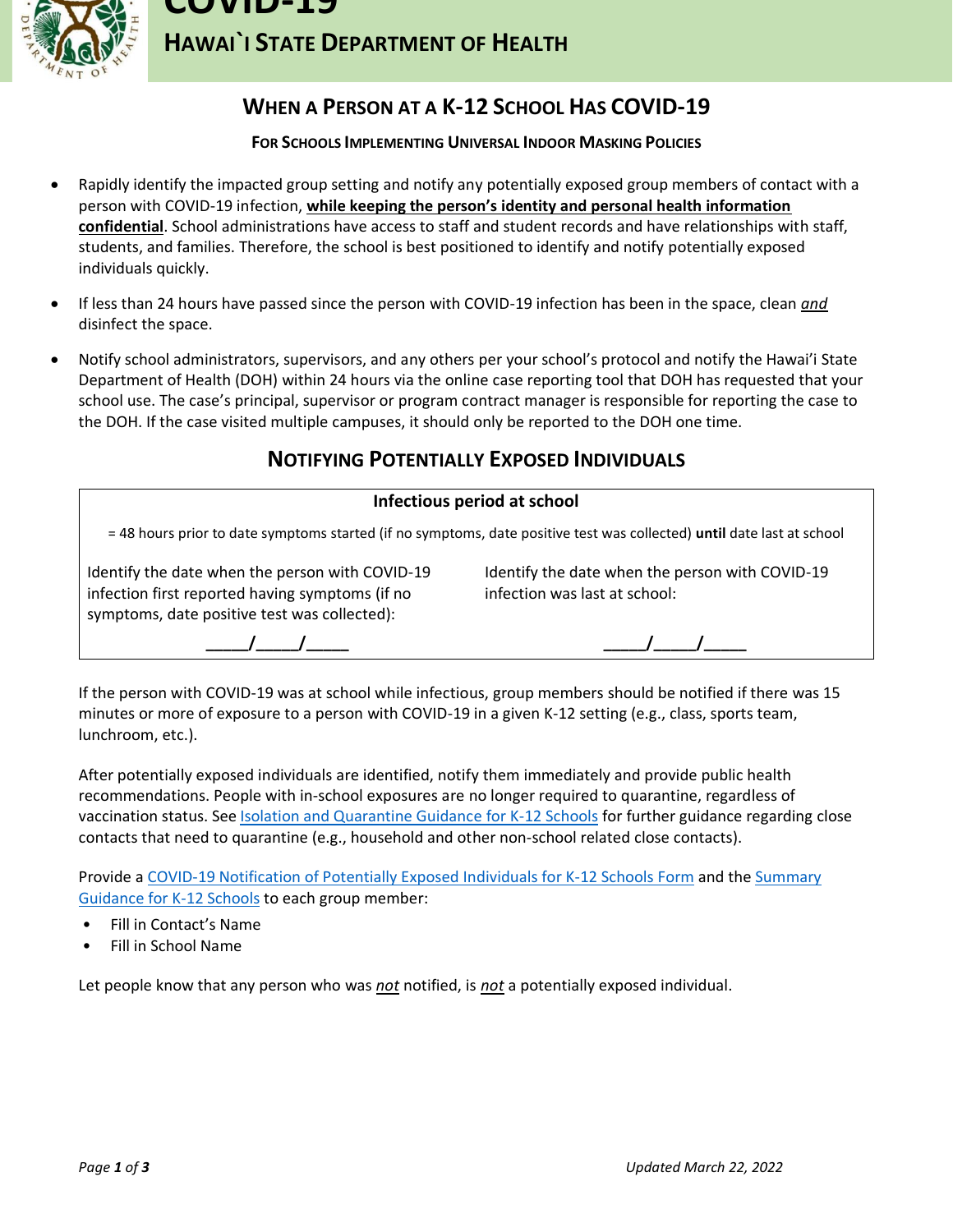# **WHEN A PERSON AT A K-12 SCHOOL HAS COVID-19**

### **FOR SCHOOLS IMPLEMENTING OPTIONAL INDOOR MASKING POLICIES**

- Rapidly identify and send home any close contacts of a person with COVID-19 infection, **while keeping the person's identity and personal health information confidential**. School administrations have access to staff and student records and have relationships with staff, students, and families. Therefore, the school is best positioned to identify and notify close contacts quickly. (See next section for further guidance on notifying close contacts).
- If less than 24 hours have passed since the person with COVID-19 infection has been in the space, clean *and* disinfect the space.
- Notify school administrators, supervisors, and any others per your school's protocol and notify the Hawai'i State Department of Health (DOH) within 24 hours via the online case reporting tool that DOH has requested that your school use. The case's principal, supervisor or program contract manager is responsible for reporting the case to the DOH. If the case visited multiple campuses, it should only be reported to the DOH one time.

## **NOTIFYING CLOSE CONTACTS**

#### **Infectious period at school**

= 48 hours prior to date symptoms started (if no symptoms, date positive test was collected) **until** date last at school

Identify the date when the person with COVID-19 infection first reported having symptoms (if no symptoms, date positive test was collected):

Identify the date when the person with COVID-19 infection was last at school:

**\_\_\_\_\_/\_\_\_\_\_/\_\_\_\_\_**



If the person with COVID-19 was at school while infectious, identify close contacts of the person.

- An **adult close contact** is defined as within 6 feet of a person with COVID-19 infection for 15 minutes or more over a 24-hour period (regardless of mask use).
- A **student close contact in a K-12 indoor classroom** setting or an outdoor setting with sustained close contact (i.e., holding class outdoors with educator supervision), where everyone is wearing a mask correctly and consistently, is defined as within **3 feet** of a person with COVID-19 infection for 15 minutes or more over a 24-hour period.
- In **cafeterias or indoor rooms** (e.g., breakroom, classroom) where people were eating and drinking or *not*  wearing masks correctly and consistently, a close contact is any adult or student who was within 6 feet of a person with COVID-19 infection for 15 minutes or more over a 24-hour period.

If close contacts are identified, notify them immediately and send home those who need to quarantine. See [Isolation and Quarantine Guidance for K-12 Schools](https://health.hawaii.gov/coronavirusdisease2019/files/2022/01/Home-Isolation-and-Quarantine-Guidance-for-Schools.pdf) for further guidance regarding which close contacts need to quarantine.

Provide [a COVID-19 Close Contact Notification for K-12 Schools Form](https://health.hawaii.gov/coronavirusdisease2019/files/2021/08/Close-Contact-Notification.pdf) and the [Summary Guidance for](https://hawaiicovid19.com/wp-content/uploads/2021/10/Summary-Guidance-for-Schools.pdf) K-12 Schools to each close contact:

- Fill in Contact's Name
- Fill in School Name
- Fill in Return to School Date (5 days have passed from last contact with the person with COVID-19 infection)

Let people know that any person who was *not* notified, is *not* a close contact.

Compile the list of the person's close contacts using the [COVID-19 Close Contact Report Form](https://health.hawaii.gov/coronavirusdisease2019/files/2021/05/Close-Contact-Report-Form.pdf) or other method for documenting close contacts and save for your school's records. Do *not* send to DOH unless this is requested.